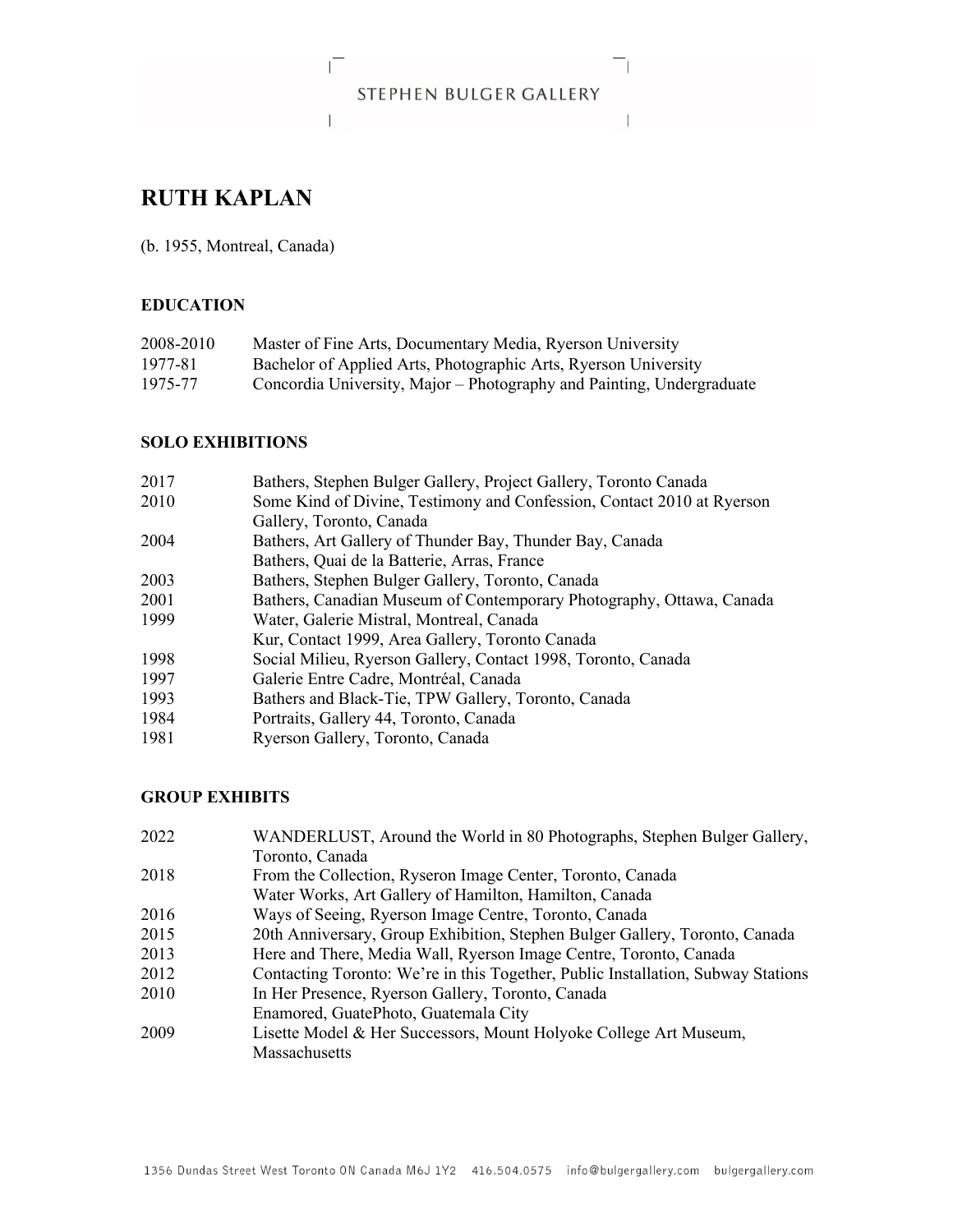| 2008 | Lisette Model and her Successors, Presentation House Gallery, Vancouver,    |
|------|-----------------------------------------------------------------------------|
|      | Canada, Museo di Rome in Trastevere, Rome, Italy                            |
|      | Aperture Art Auction, Aperture Gallery, New York, U.S.A.                    |
|      | Faculty Show, NSCAD University, Halifax, Canada                             |
| 2007 | Lisette Model & Her Successors, Aperture Gallery, New York                  |
| 2006 | Photo Exhibit, Lazienki Park, Warsaw, Poland                                |
| 2005 | People in Place, Ryerson Gallery, Toronto Canada                            |
|      | Life of Water, Photo Sensitive, Toronto, Canada                             |
|      | Toronto the Good, University of Toronto, St. Regis College, Toronto, Canada |
| 2003 | Toronto Grid Project, York Quai Gallery, Toronto, Canada                    |
| 2002 | Body of Water, Luft Gallery, Toronto, Canada                                |
|      | Whereabouts, York Quai Gallery, Toronto, Canada                             |
| 2001 | White, Stephen Bulger Gallery, Toronto, Canada                              |
|      | Toronto at the Millennium-Urban Sites, Market Gallery, Toronto, Canada      |
|      | Toronto 5, Havana, Cuba                                                     |
|      | Pool, York Quai Gallery, Toronto, Canada                                    |
|      | Bathroom, Luft Gallery, Toronto, Canada                                     |
| 2000 | The Century of the Body: Photoworks 1900-2000, curated by the Musée de      |
|      | l'Elysée, Lausanne, Switzerland, Lisbon, and Portugal                       |
| 1999 | Xmas Show, Galerie Mistral, Montreal, Canada                                |
| 1997 | Vie Privée/Vie Publique, Mois de la Photo, Galerie Entre Cadre, Montréal,   |
|      | Canada                                                                      |
|      | Xmas Show, Ryerson Gallery, Toronto, Canada                                 |
| 1996 | Inheritance, Centre Interculturel Strathearn, Montreal, Canada              |
| 1995 | 5 Photographers, Stephen Bulger Gallery, Toronto, Ontario                   |
| 1994 | Toronto After Dark, Market Gallery, Toronto, Ontario                        |
| 1991 | Portraits of Women, CMCP sponsored travelling show                          |
| 1988 | Museo de Arte Carillo Gil, Canada/Mexico Exchange, Mexico City, Mexico      |
| 1987 | Gallery 44, Toronto, Canada                                                 |
| 1982 | Galerie Optica, Montreal, Canada                                            |

### **BIBLIOGRAPHY**

| 2016 | "In Spas and Bathhouses, Epic Nudes," NYTimes Lensblog, April.             |
|------|----------------------------------------------------------------------------|
| 2010 | "Some Kind of Divine," Visura Magazine.com. Issue 10, August.              |
|      | "Some Kind of Divine," Humanity is the Message, and the Medium, Catalogue, |
|      | Essay by Malka Green.                                                      |
| 2007 | "Bathers," Ukula Magazine, Summer.                                         |
|      | "The Bathers," Spring.                                                     |
| 2005 | "A Liberating Experience," Photo Ed. Fall.                                 |
| 2004 | "Bathing Beauties," <i>Border Crossings</i> . Spring.                      |
| 2003 | "Steam," Geist. Spring, pp. 44-59.                                         |
| 2003 | "Nudity," Go CBC Radio, host Brent Bambury.                                |
| 2001 | "Cleansing Rituals," Canadian Geographic. May/June, pp. 100-101.           |
|      | Saturday Night Magazine. Thunder Bay, "Saturday Night Back Page," July.    |
| 2000 | "Taking the Waters," The Globe and Mail. July 22, pp. R12-13.              |
|      | "Thunder Bay Saunas," CBC Radio [interview], September.                    |
| 1999 | "Swimming Through Sound," Shift. June, pp. 28-29.                          |
| 1996 | CV Photo [cover & article]. Spring, pp. 12-21.                             |
| 1995 | "Bathers and Black-Tie," Matrix Vol. 45. pp.44-51.                         |
| 1993 | "Private Moments, Public Places" Photo Life. October. pp26-30.             |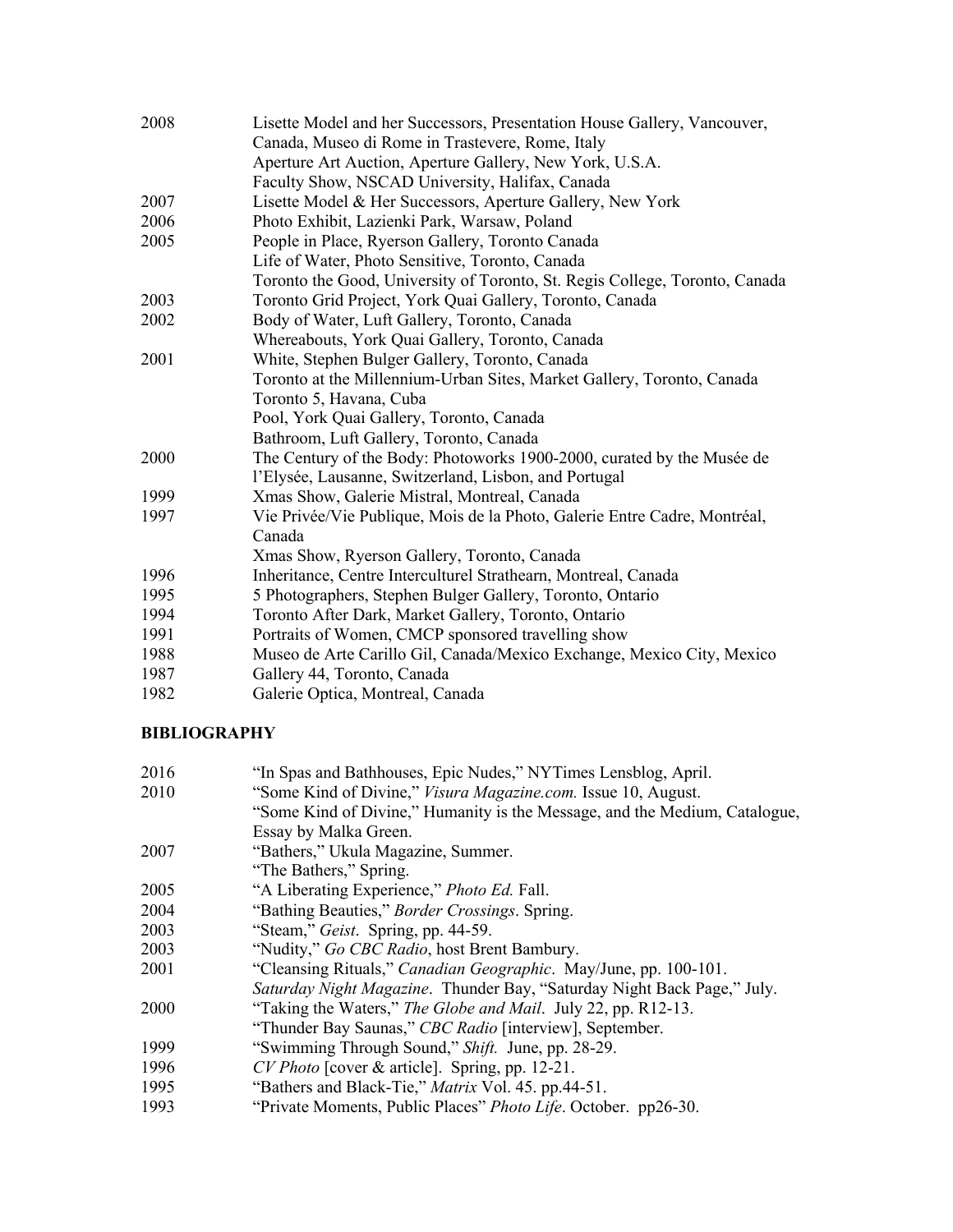# **MONOGRAPHS**

2017 *Bathers*, published by Damiani Editore

# **AUCTIONS**

| 2018 | <b>SNAP! ACT Auction</b>                         |
|------|--------------------------------------------------|
|      | Salon 44, Gallery 44                             |
| 2017 | <b>SNAP! ACT Auction</b>                         |
|      | Salon 44, Gallery 44                             |
| 2005 | Houselink Double Exposure Art Auction            |
| 2003 | <b>Amnesty International Photography Auction</b> |
|      | Cork and Canvas Auction                          |
| 2002 | Cork and Canvas Auction                          |
| 2001 | Houselink Double Exposure Art Auction            |
|      | Art With Heart, Casey House Auction              |
|      | Cork and Canvas Auction                          |
| 2000 | Casey House Art with Heart Auction               |
| 1998 | Casey House Art With Heart Auction               |
| 1997 | <b>Baycrest Art Auction</b>                      |
| 1996 | <b>Baycrest Art Auction</b>                      |
| 1995 | <b>Baycrest Art Auction</b>                      |
|      |                                                  |

# **GRANTS AND AWARDS**

| 2018 | Toronto Arts Council Grant                                                     |
|------|--------------------------------------------------------------------------------|
| 2013 | Ontario Arts Council Mid-Career Grant                                          |
| 2011 | Ontario Arts Council Mid-Career Grant                                          |
| 2009 | Ryerson Graduate Scholarship, SPE Student Award                                |
| 2006 | <b>Ontario Arts Council Mid-Career Grant</b>                                   |
| 2004 | Recipient of National Magazine Award (Silver)                                  |
| 2003 | <b>Ontario Arts Council Exhibition Assistance Grant</b>                        |
| 2001 | <b>Ontario Arts Council Exhibition Assistance Grant (January)</b>              |
|      | <b>Ontario Arts Council Exhibition Assistance Grant (August)</b>               |
|      | Canada Council Travel Grant                                                    |
|      | Canada Council Mid-Career Grant                                                |
|      | Recipient of National Magazine Award (Gold)                                    |
| 1999 | Millennium Arts Fund Grant for The Grid Project (Toronto at the Millennium) by |
|      | 5 photographers                                                                |
|      | <b>Ontario Arts Council Exhibition Assistance Grant</b>                        |
| 1997 | Canada Council Type B Grant                                                    |
|      | <b>Toronto Arts Council Grant</b>                                              |
| 1995 | Ontario Arts Council Project Grant                                             |
| 1994 | Canada Council Type B Grant                                                    |
| 1993 | <b>Ontario Arts Council Exhibition Assistance Grant</b>                        |
|      | National Magazine Award Nominee                                                |
| 1992 | Recipient of Art Directors Club Award (Gold)                                   |
|      | <b>Ontario Arts Council Project Grant</b>                                      |
|      | Art Directors Club Award                                                       |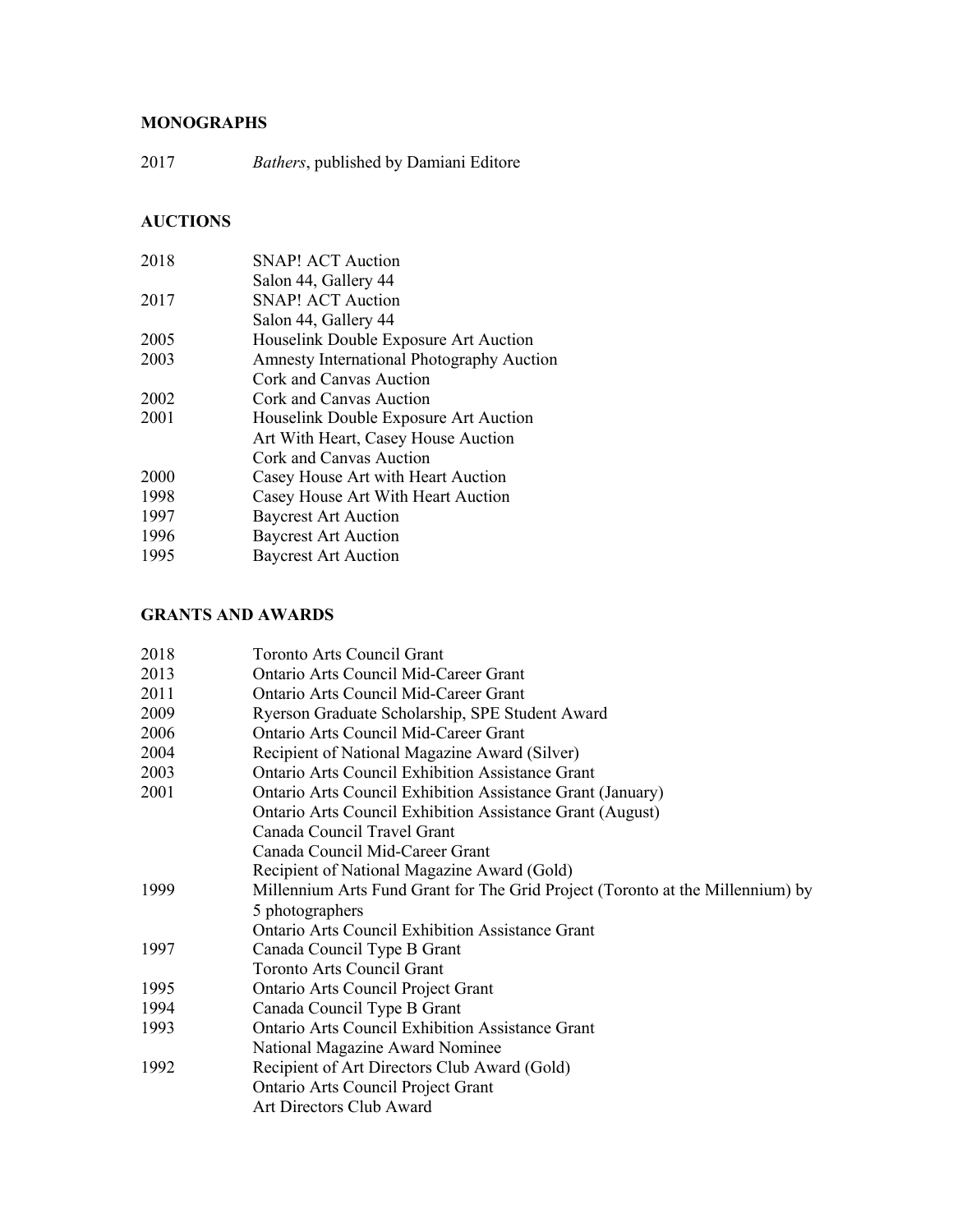- 1991 Ontario Arts Council Project Grant
- 1988 Art Directors Club Award
- 1986 Art Directors Club Award
- 1985 Art Directors Club Award
- 1984 Ontario Arts Council Exhibition Assistance Grant
- 1982 Canada Council Grant
	- Ontario Arts Council Grant
		- Art Directors Club Award

#### **PERMANENT COLLECTIONS**

 Montreal Museum of Fine Arts Art Gallery of Ontario City of Toronto Archives 2004 Peter Higdon Research Centre, Ryerson Image Centre<br>1999 Bibliothèque Nationale de France Bibliothèque Nationale de France Canadian Museum of Contemporary Photography Canadian Museum of Contemporary Photography Canada Council Art Bank Canada Council Art Bank Canadian Museum of Contemporary Photography Canada Council Art Bank Canada Council Art Bank

### **PROFFESIONAL EXPERIENCE**

| 2018      | Instructor, Ryerson University                                              |
|-----------|-----------------------------------------------------------------------------|
|           | Instructor, OCAD University                                                 |
| 1981-2017 | Editorial portraiture published in major Canadian publications, documentary |
|           | projects                                                                    |
| 2017      | Instructor, Ryerson University                                              |
|           | Instructor, OCAD University                                                 |
|           | Workshops, Gallery 44                                                       |
| 2016      | Instructor, Ryerson University                                              |
|           | Instructor, OCAD University                                                 |
|           | Workshop, Ryerson University                                                |
| 2015      | Instructor, Ryerson University                                              |
|           | Workshop, Gallery 44 Toronto                                                |
| 2014      | Instructor, Ryerson University                                              |
|           | Instructor, OCAD University                                                 |
| 2013      | Instructor, University of Toronto                                           |
|           | Artist Talk, Ryerson Image Center Archives                                  |
|           | Jury Member, SNAP awards                                                    |
| 2012      | Lighting Workshop, Photo Educators Forum                                    |
| 2011      | Lecturer, University of Toronto                                             |
|           | Workshop, Varley Art Gallery of Markham                                     |
| 2010-2014 | Instructor, Sheridan College                                                |
| 2010      | Guest Lecturer, Empire State College (SUNY), NYC                            |
| 2009-2011 | Instructor, Toronto School of Art                                           |